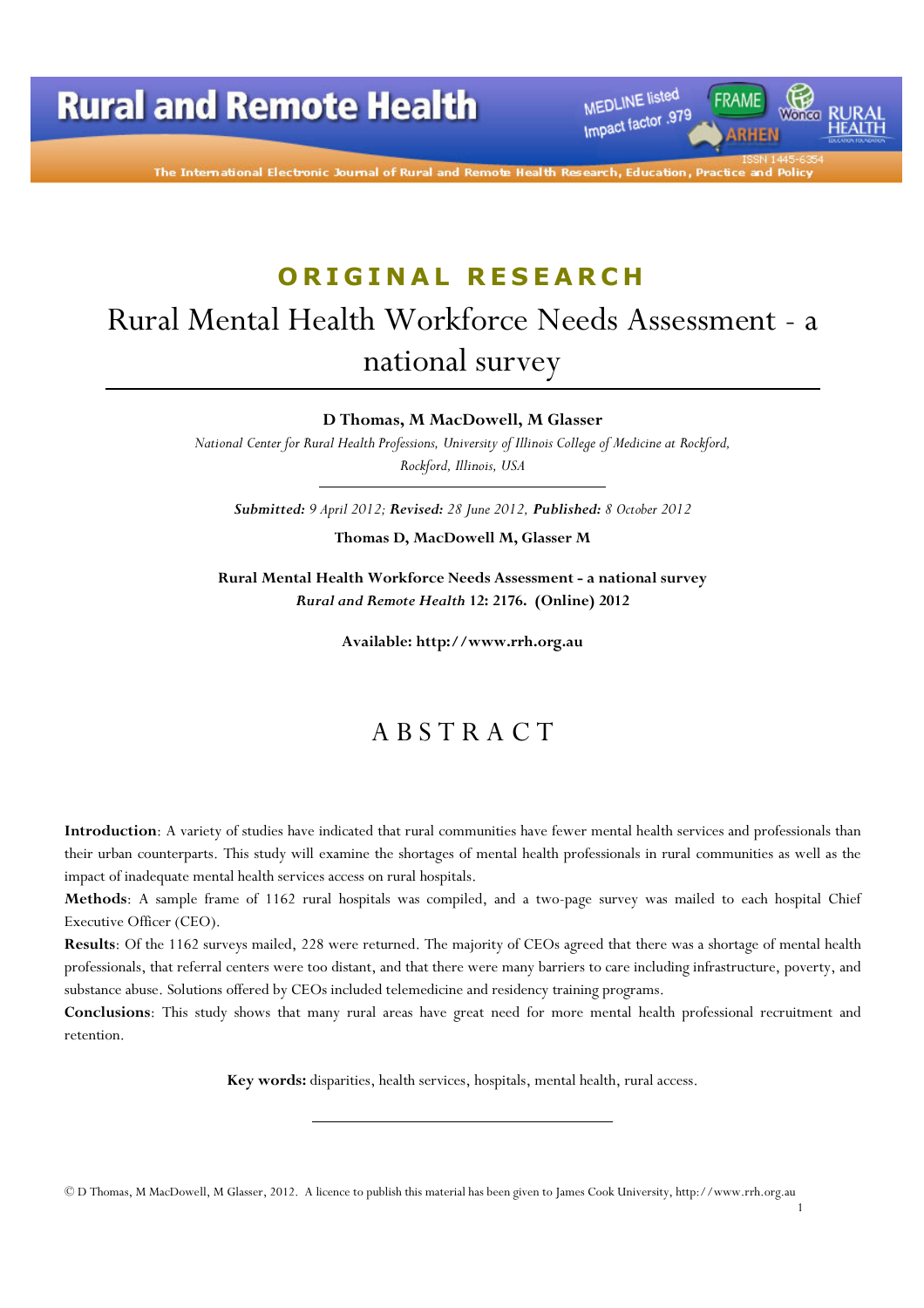The International Electronic Journal of Rural and Remote Health Research, Education Practice and Policy

## Introduction

One of the leading causes of disability in the USA and Canada is mental health disorders, which accounts for 25% of all years of life lost to disability and premature mortality<sup>1</sup>. The National Institutes of Mental Health (NIMH) estimates approximately 1 in 17 American adults have a seriously debilitating mental illness<sup>2</sup>. Mental illnesses are health conditions that are distinguished by changes in thinking, mood or behavior, or any combination thereof, associated with distress and/or impaired functioning<sup>3</sup>. The majority of people who experience a mental illness do not die by suicide; however, of those who do commit suicide, more than 90% have a diagnosable disorder<sup>4</sup>. People who die from suicide are frequently experiencing undiagnosed, undertreated, or untreated depression<sup>5</sup>. As of 2008, suicide was the tenth leading cause of death in the USA<sup>6</sup>.

As concern regarding mental health (MH) issues arise throughout the USA, the situation may be worse for those who live in rural communities. Major depression rates in some rural areas significantly exceed those in urban areas<sup>7</sup>, and teens and older adults in rural areas have significantly higher suicide rates than their counterparts in urban areas<sup>8</sup>. Though there is a demand for more MH services to be made available for those in rural areas, there are many obstacles that prevent rural Americans from receiving necessary mental healthcare treatment. These obstacles revolve around issues of availability and accessibility. In many rural areas, MH services are simply not available<sup>9</sup>. In fact, more than 85% of the 1669 federally designated MH professional shortage areas are rural<sup>10</sup>. The National Advisory Committee on Rural Health $11$  found that there were entire counties in rural America with no practicing psychiatrists, psychologists, or social workers<sup>10</sup>.

Because of the scarcity of health services in rural areas, it is no surprise that distance to MH providers and a lack of public transportation to reach care can prevent rural people from accessing MH services<sup>9</sup>. However, ever when care may be

available there are other barriers that prevent individuals from accessing mental healthcare. One barrier that exists is the social stigma that is attached to MH issues. This stigma combined with a general lack of anonymity in small rural communities leads some people to not seek treatment<sup>9</sup>. Furthermore, one of the greatest barriers to accessing mental healthcare services in rural America is the lack of affordable and meaningful health insurance coverage<sup>9</sup>. Mental healthcare is largely unaffordable because most rural Americans are less likely to have health insurance that covers mental or behavioral health services compared with their urban counterparts<sup>11</sup>.

Studies from the Department of Health and Human Services, American Psychological Association, National Association for Rural Mental Health, and other sources have indicated that rural communities generally have fewer MH services and professionals than their urban counterparts<sup>12-15</sup>. A national study of workforce issues regarding rural health professionals indicates major gaps and shortages exist in the rural healthcare workforce<sup>16</sup>. Among the rural hospital CEOs responding to this prior study, almost 46% indicated the need for psychiatrists and 28% indicated the need for psychologists in their communities. The current study examined the perceived shortages of MH professionals in rural communities as well as the impact of inadequate MH service access on rural hospitals, especially their emergency departments (EDs).

The overall objective was to examine the extent and impact of shortages of MH professionals on the community and rural hospitals. Specifically, the characteristics regarding access to MH services including distance to services, wait time, and perceived need for a variety of mental healthcare providers were assessed. The differences in insured or private pay versus Medicaid and uninsured access by community residents were also examined to help inform policy related to reimbursement. Finally, unique difficulties faced by rural areas were evaluated to begin to explore ideas for solving or ameliorating these problems.

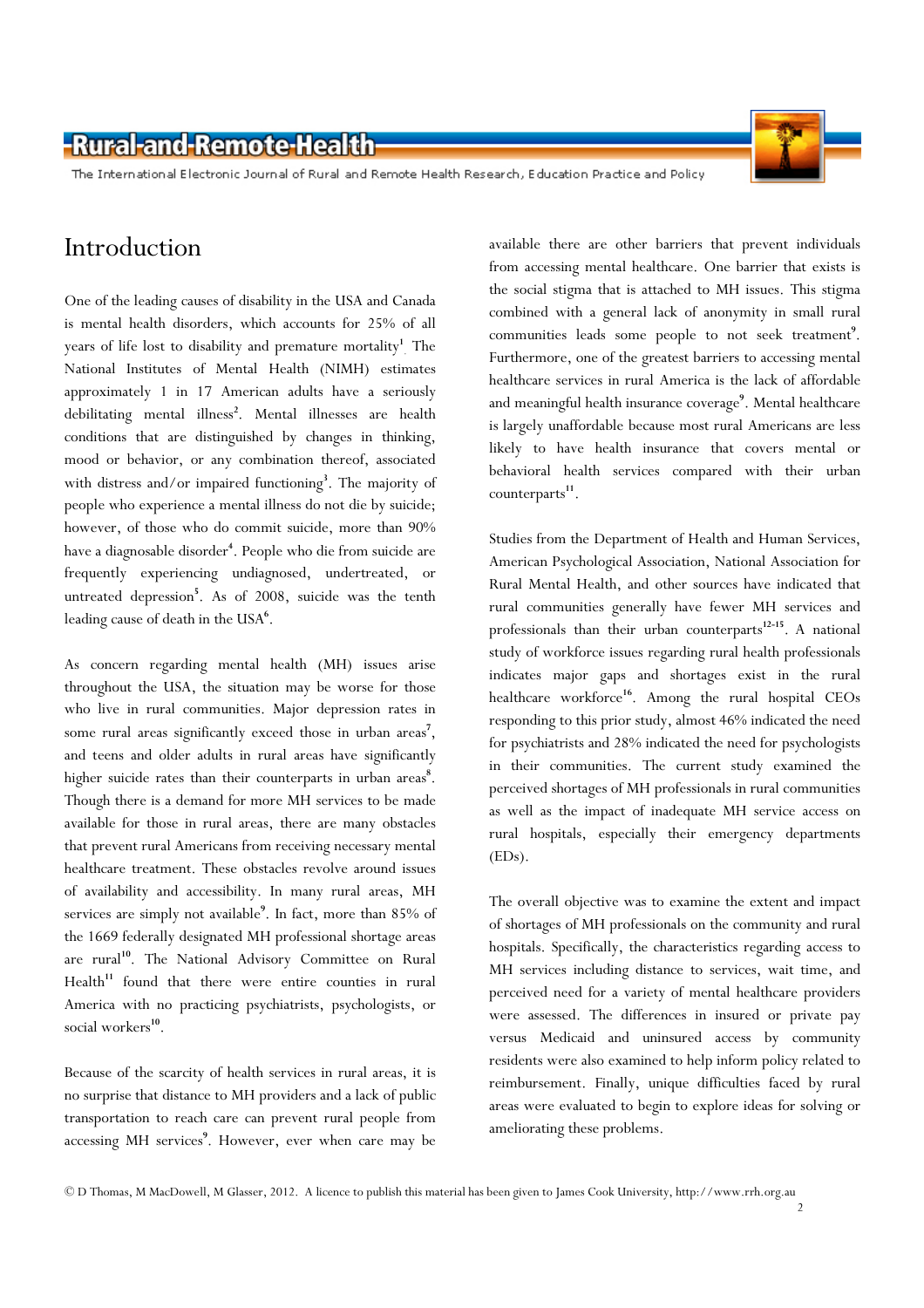The International Electronic Journal of Rural and Remote Health Research, Education Practice and Policy

## Methods

### Design

This descriptive study employed a cross-sectional mailed survey design. A two-page survey was mailed to each hospital CEO with follow up performed using the Dillman Total Design Method, seeking to maximize the response rate<sup>17</sup>. This method includes sending an initial questionnaire with a postage-paid return envelope, a follow-up reminder postcard one week later, and finally sending an additional copy of the survey 4 weeks after the initial mailing.

### Sample

A sample frame of 1162 rural hospitals in the USA was compiled with rurality determined based on United States Department of Agriculture (USDA) Rural-Urban Commuting Area (RUCA) codes<sup>18</sup>. The RUCA codes are designed to define the level of rurality based on census information. Attributes taken into account include population density, proximity to a metropolitan area, and commuting patterns. All rural hospitals in this study were located in a ZIP code with a RUCA code of 4 or greater. Of those in the target population, 56.8% were in a designation of Very Rural  $(≥$ RUCA code 6). The current CEO for each rural hospital was then identified and mailed the two-page survey. All respondents were contacted at least three times seeking response to the survey questions.

### Measures

The survey included several types of questions, including distance to referral center and wait time at hospitals, and the number of various MH professionals that were needed. Using Likert-scale questions, community sentiment towards MH professionals and how well needs were being met by the current number of professionals were assessed. Open-ended questions about what makes the hospital's area unique, as well as questions regarding the major barriers to mental healthcare and how these barriers might be overcome, were also included. Finally, demographic questions regarding the hospital, town, state and ZIP code were included.

#### Data analysis

As the surveys were returned, they were assigned a reference number, and entered into SPSS v17 (www. SPSS.com). After 6 months of collecting surveys, data collection was complete and data analyzed using SPSS v17. Frequency distributions, comparison of means and cross-tabulations were used in the analysis.

### Ethics approval

This research was approved by the University of Illinois College of Medicine at Rockford IRB, Rockford, Illinois (approval no. 20070048).

### Results

A total of 228 surveys were collected of the 1162 sent out (response rate 19.6%). Responses were received from 30 of the 50 US states. Primary care shortage status and rurality was similar among the sample frame and respondents with 56.5% of the sample frame being located in a Very Rural area  $(\geq$  RUCA code 6) in comparison with 59.3% of responding hospitals being in a Very Rural area. Likewise, the percentage of hospitals located in a primary care shortage area comparing sample frame hospital to respondent hospitals was similar, 42.6% and 42.0%, respectively. Hospital CEOs were surveyed due to the lack of MH providers in rural areas. In this way, the viewpoint of those surveyed was standardized.

Over 90% of CEOs reported that patients travel more than 32.2 km (20 miles) for a mental healthcare referral, and over 50% reported that patients have to travel approximately 96.5 km (60 miles) or more for a MH service referral. The CEOs also reported that a larger proportion of patients living in very Rural Areas (≥ RUCA code 6) must travel more than 96.5 km (60 miles) than patients living in a less rural areas, as is shown (Fig1). The reported distance patients traveled for a MH referral differed significantly between Rural and Very Rural areas ( $\chi^2 = 14.417$ , df = 4, p = .006).

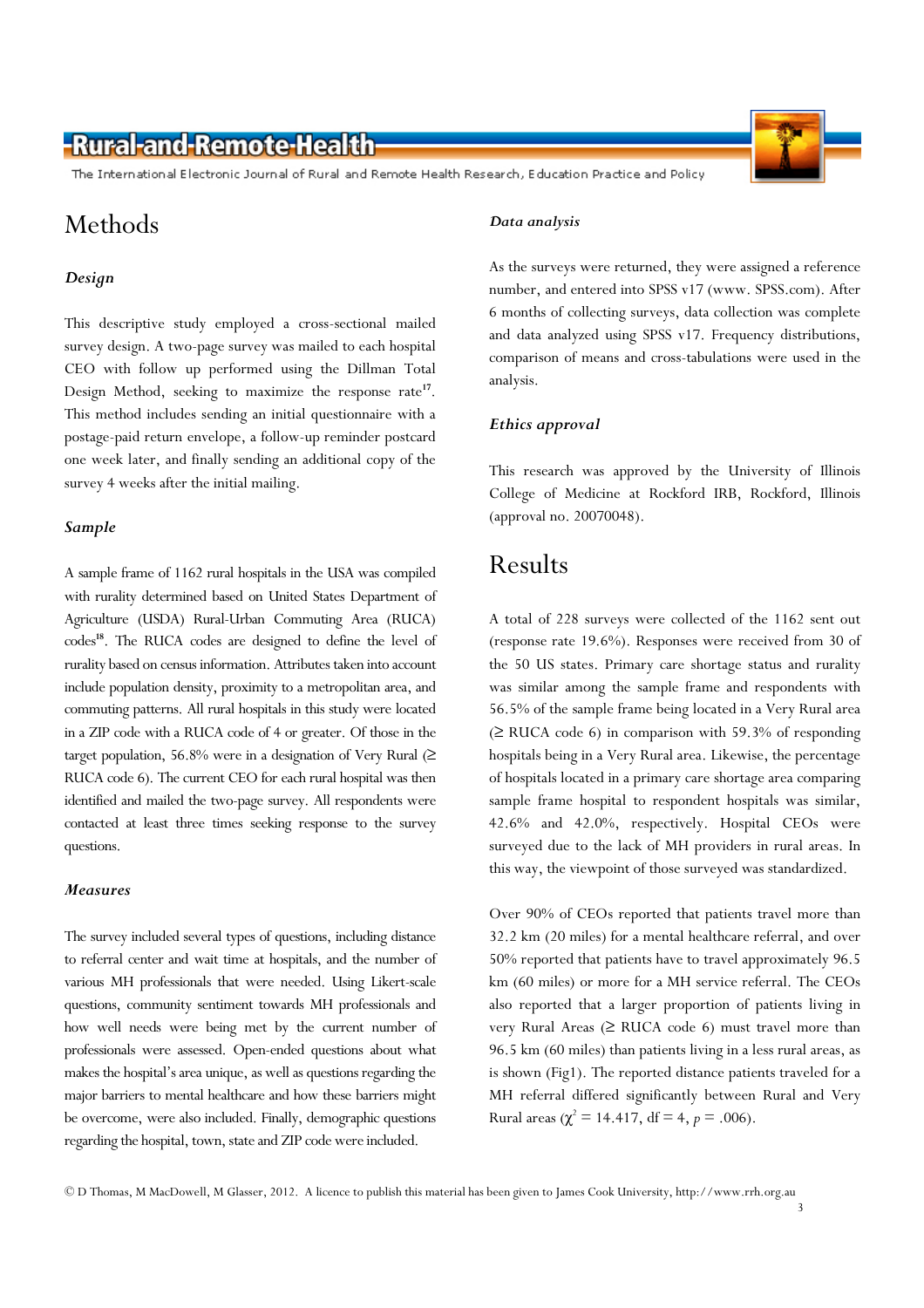

The International Electronic Journal of Rural and Remote Health Research, Education Practice and Policy



The reported distance patients traveled for a MH referral differed significantly between Rural and Very Rural areas ( $\chi^2$  = 14.417, df  $= 4, p = .006$ .

When asked if there was a shortage of mental healthcare professionals in their area, CEOs overwhelmingly reported (approximately 90%) that there is a shortage of mental healthcare providers. Indicators of shortage used for the purposes of this study were the time taken for a patient/client to receive an appointment and the distance travelled to access care. 'Shortage' was defined as patients/clients having to wait for an appointment more than 30 days or travel more than one hour for care. The CEOs from both Rural and Very Rural areas showed consistent results, with approximately 90% reporting a shortage (Fig2). No statistically significant difference was observed between Rural and Very Rural areas ( $\chi^2 = 0.386$ , df = 2, p = .824).

The CEOs were asked about the average wait time for mental healthcare to be provided in EDs. More than 50% of the CEOs reported that patients have to wait over one hour to be seen for MH-related complaints in EDs (Fig3). There were no statistically significant differences in wait time between Rural and Very Rural areas ( $\chi^2$  = 4.135, df = 5, p = .530).

The CEOs were then asked about the number of additional MH professionals needed in the community. Based on mean number needed, the highest reported needs were for psychiatric nurses, substance abuse counselors, nurse practitioners, and psychiatrists. Pharmacists had both the lowest average and highest maximum

reported number needed. The mean number of MH professionals reported as needed by a community was 18 (range 1–34) (Table 1). Surveys also asked if people currently have difficulty getting a visit with these types of MH professionals. Almost 90% of respondents stated that people have difficulty making an appointment with psychiatrists. The majority of respondents also stated there is difficulty making an appointment with psychologists, nurse practitioners, and substance abuse counselors. Respondents were about equally divided (between 'yes' and 'no') as to whether there was difficulty in making appointments with psychiatric nurses, social workers, and therapists. In any given community, there was a 50% or more reported difficulty in getting an appointment with six of the eight different types of MH professionals (Table 2). For five of the eight professions the number needed was significantly higher ( $p \le 0.05$ ) in Rural areas than in Very Rural areas.

Respondents were asked if there was a shortage of these same professions within a 48.3 km (30 mile) radius. Just over twothirds of the CEOs clearly indicated that there is a shortage of psychiatrists, nurse practitioners, psychologists, and substance abuse counselors. Shortage was again defined as patients/clients having to wait for an appointment more than 30 days or travel more than one hour for care. As is shown (Table 3), respondents were less likely to agree that there was a shortage of pharmacists  $(26\%)$  or social workers  $(45\%)$ .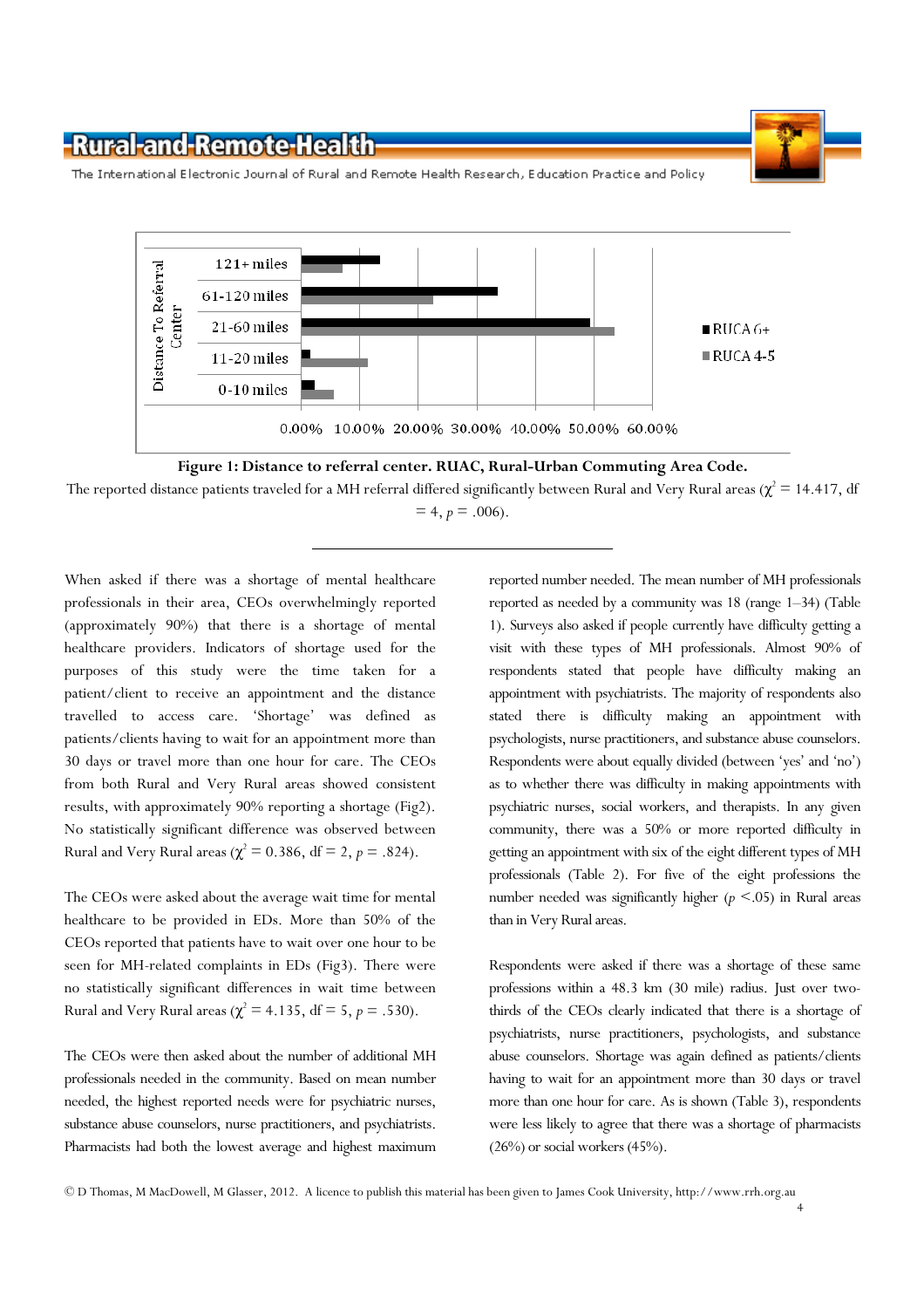

The International Electronic Journal of Rural and Remote Health Research, Education Practice and Policy



Figure 2: Results of question: 'Is there a shortage of mental health professionals in your area?' RUAC, Rural-**Urban Commuting Area Code.** No statistically significant difference was observed between Rural and Very Rural areas ( $\chi^2$  = 0.386, df = 2,  $p = .824$ ).



Figure 3: Average wait time in emergency departments. RUAC, Rural-Urban Commuting Area Code. No statistically significant difference was observed between Rural and Very Rural areas ( $\chi^2$  = 4.135, df = 5, p = .530).

The survey asked a series of Likert-scaled questions regarding MH professionals in the area. Based on average ratings, respondents agreed that psychiatrists are well respected, and that there is a large need for MH professionals in their areas. They disagreed that it is easy to recruit psychiatrists, or other MH professionals, in their area. There is a statistically significant ( $p < .05$ ) difference between Rural and Very Rural areas regarding their rating of difficultly in recruiting other MH professionals, with Very Rural respondents reporting more difficulty.

The CEOs were asked about their patients' sources of payment, which was then divided into 'rural' and 'very rural' groups. Among all respondents, 23.1% used Medicaid, 21.0% private health insurance, 12.3% self-pay or cash, and 42.0% Medicare. All other forms of payment made up 8.8%. A significant difference  $(p= .002)$  was found between Rural and Very Rural respondents in use of both Medicaid and Medicare (Table 4). Rural respondents were more likely to use Medicaid than Very Rural respondents (27.5% vs 19.4%), and Very Rural respondents were more likely to use Medicare than Rural respondents (46.1% vs 37.6%).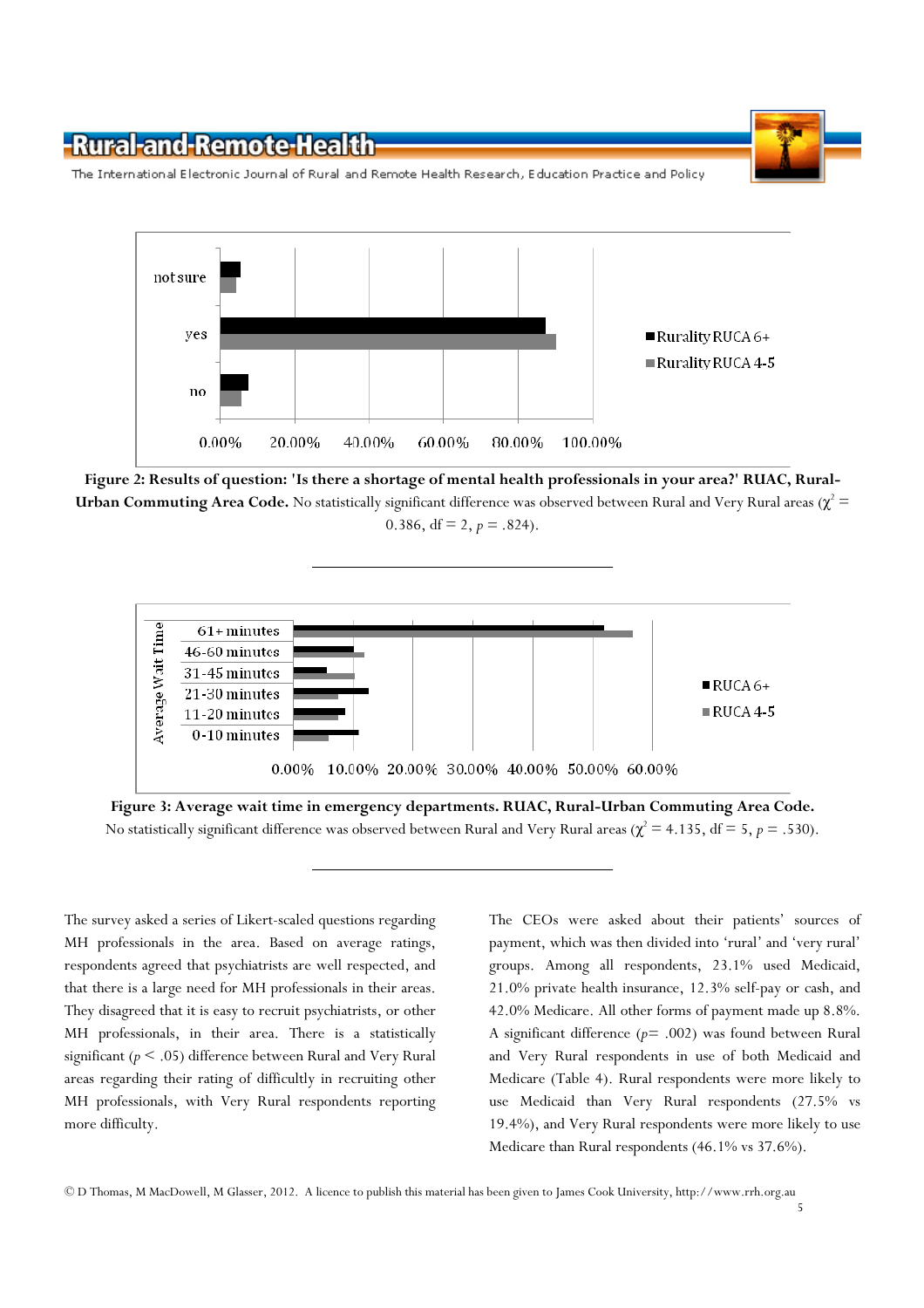

The International Electronic Journal of Rural and Remote Health Research, Education Practice and Policy

| Provider type       | All respondents |                | Rural | Very rural | Independent |             |
|---------------------|-----------------|----------------|-------|------------|-------------|-------------|
|                     | M               | Md             | Max   | (RUCA 4-5) | (≥RUCA 6)   | $t$ -test   |
|                     | (SD)            |                |       | $n=71$     | $n = 134$   | (Rural vs   |
|                     |                 |                |       | M          | M           | Very Rural) |
|                     |                 |                |       | (SD)       | (SD)        | Md          |
| Psychiatrist        | 2.07            | $\overline{2}$ | 10    | 2.53       | 1.64        | 0.000       |
|                     | (1.45)          |                |       | (1.52)     | (1.099)     |             |
| Psychologist        | 1.90            | $\overline{2}$ | 10    | 2.22       | 1.55        | 0.000       |
|                     | (1.28)          |                |       | (1.215)    | (0.917)     |             |
| Nurse practitioner  | 2.05            | $\overline{2}$ | 10    | 3.26       | 0.000       | 0.000       |
|                     | (1.34)          |                |       | (2.754)    | (1.048)     |             |
| Psych nurse         | 2.60            | $\overline{2}$ | 15    | 3.26       | 2.06        | 0.002       |
|                     | (2.23)          |                |       | (2.754)    | (1.469)     |             |
| Therapist           | 2.15            | $\overline{2}$ | 6     | 2.28       | 2.03        | 0.301       |
|                     | (1.28)          |                |       | (1.436)    | (1.208)     |             |
| Pharmacist          | 1.61            | $\mathbf{1}$   | 20    | 1.64       | 1.32        | 0.225       |
|                     | (2.17)          |                |       | (1.442)    | (1.309)     |             |
| Social worker       | 1.94            | $\overline{2}$ | 6     | 2.10       | 1.76        | 0.097       |
|                     | (1.25)          |                |       | (1.403)    | (1.044)     |             |
| Substance abuse     | 2.37            | $\overline{2}$ | 10    | 2.79       | 2.03        | 0.002       |
| counselor           | (1.56)          |                |       | (1.819)    | (1.167)     |             |
| Total professionals | 18.03           | 18             | 34    | 18.89      | 17.55       | 0.699       |
| needed              | (8.46)          |                |       | (7.929)    | (8.98)      |             |

### Table 1: Number of mental health professionals needed

M, Mean; Md, median; RUAC, Rural-Urban Commuting Area Code; SD, standard deviation.

### Table 2: Results of question, 'Do people have difficulty getting an appointment with this type of mental health professional?'

| Professional type  | Answer % |      |  |  |
|--------------------|----------|------|--|--|
|                    | No       | Yes  |  |  |
| Psychiatrist       | 10.1     | 89.9 |  |  |
| Psychologist       | 29.8     | 70.2 |  |  |
| Nurse practitioner | 29.4     | 70.6 |  |  |
| Psych nurse        | 43.0     | 57.0 |  |  |
| Therapist          | 50.0     | 50.0 |  |  |
| Pharmacist         | 75.4     | 24.6 |  |  |
| Social worker      | 52.6     | 47.4 |  |  |
| Substance abuse    | 35.1     | 64.9 |  |  |
| counselor          |          |      |  |  |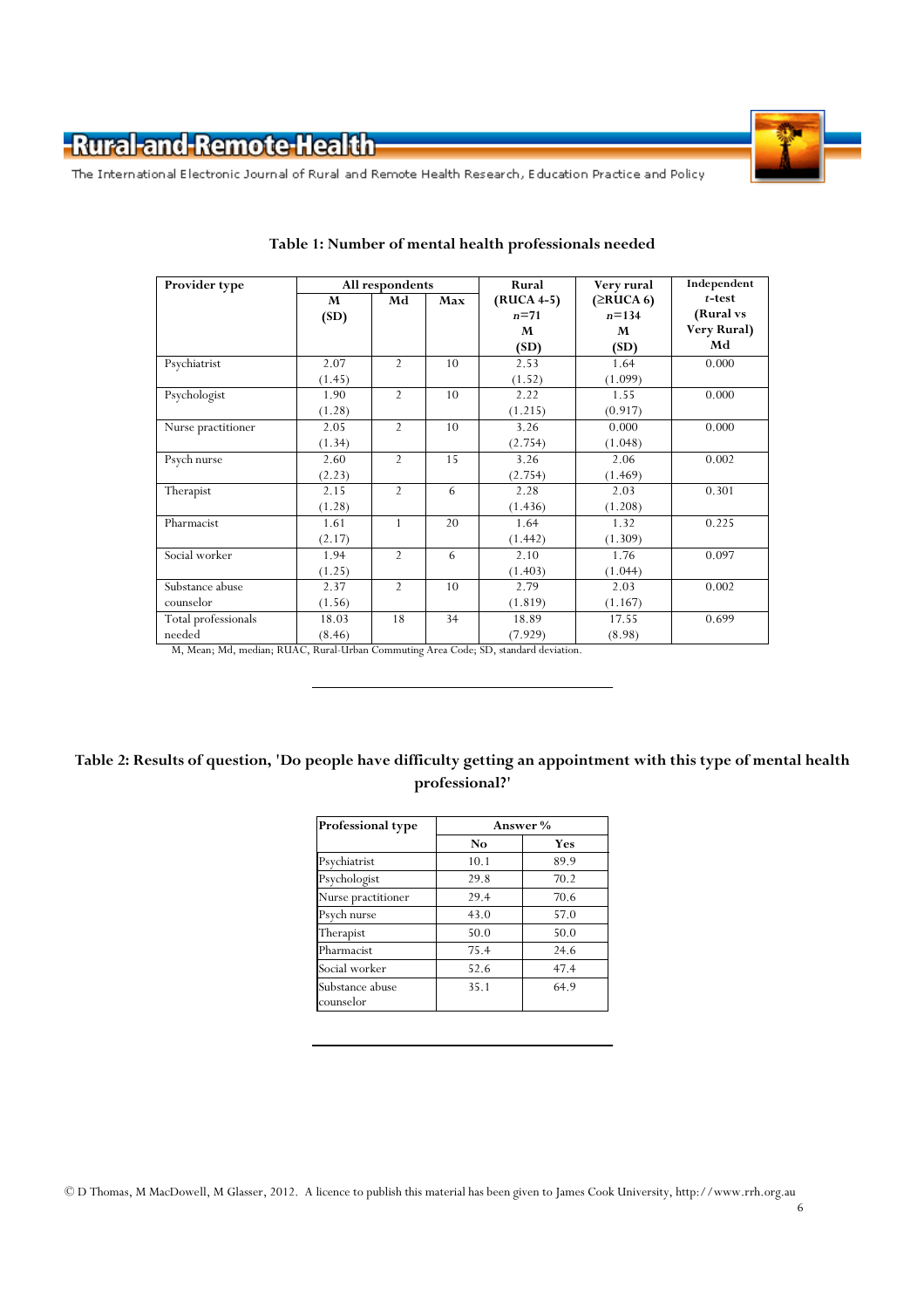The International Electronic Journal of Rural and Remote Health Research, Education Practice and Policy

| Professional type         | Answer % |      |  |
|---------------------------|----------|------|--|
|                           | No       | Yes  |  |
| Psychiatrist              | 10.1     | 89.9 |  |
| Psychologist              | 31.1     | 68.9 |  |
| Nurse practitioners       | 25.4     | 74.6 |  |
| Psych nurse               | 39.9     | 60.1 |  |
| Therapist                 | 50.4     | 49.6 |  |
| Pharmacist                | 73.2     | 26.8 |  |
| Social worker             | 54.8     | 45.2 |  |
| Substance abuse counselor | 35.1     | 64.9 |  |

### Table 3: Results of question, 'Is there a shortage of this profession within a 48.3 km (30 mile) radius?'

| Table 4: CEOs' responses as to patients' sources of payment |  |  |  |  |
|-------------------------------------------------------------|--|--|--|--|
|-------------------------------------------------------------|--|--|--|--|

| Payment type             | All<br>respondents<br>$\frac{0}{0}$ | Rural %<br>(RUCA 4-5)<br>$n=71$ | Very Rural %<br>(≥RUCA 6)<br>$n = 134$ | Independent<br>$t$ -test<br>(Rural vs Very<br>Rural) |
|--------------------------|-------------------------------------|---------------------------------|----------------------------------------|------------------------------------------------------|
| Medicaid                 | 23.14                               | 27.46                           | 19.36                                  | .002                                                 |
| Private health Insurance | 20.95                               | 20.28                           | 21.61                                  | .428                                                 |
| Self-pay/cash            | 12.27                               | 13.82                           | 11.17                                  | .084                                                 |
| Medicare                 | 41.99                               | 37.55                           | 46.05                                  | .002                                                 |
| Other                    | 8.83                                | 6.80                            | 9.67                                   | .174                                                 |

RUAC, Rural-Urban Commuting Area Code.

The survey also included open-ended questions. The first asked about major issues that CEOs thought impacted the mental health of area residents. The most common answers were lack of funding, resources, and infrastructure (39% of respondents answered ≥ one of these). The CEOs also noted inability to pay, because of unemployment, poverty, low income, local economy, or lack of insurance coverage (35% answered  $\geq$  one of these). Drug/alcohol abuse (28%) and lack of MH professionals in the area (22%) were also common. Other problems included lack of communication/help from the state, high suicide rates, high pregnancy rates, homelessness, stigma against MH, low education generally, low education in regard to MH, and ongoing care and treatment. It should be noted that most

CEOs indicated multiple concomitant problems, not just a single problem.

The next open-ended question asked what other characteristics were common in the CEOs' area. Many CEOs reported absolutely no MH services (15%), and absolutely no MH professionals (26%). The reasons given for this included lack of reimbursement, lack of incentives to draw providers, and turnover. Extremely long waits for care in EDs were also reported (8%). Other problems included lack of MH training for staff, lack of beds for MH patients, lack of state/federal funding, and non-English speaking populations. Many respondents said telehealth services would be viable in their area. Again, most CEOs indicated multiple responses, not just a single response.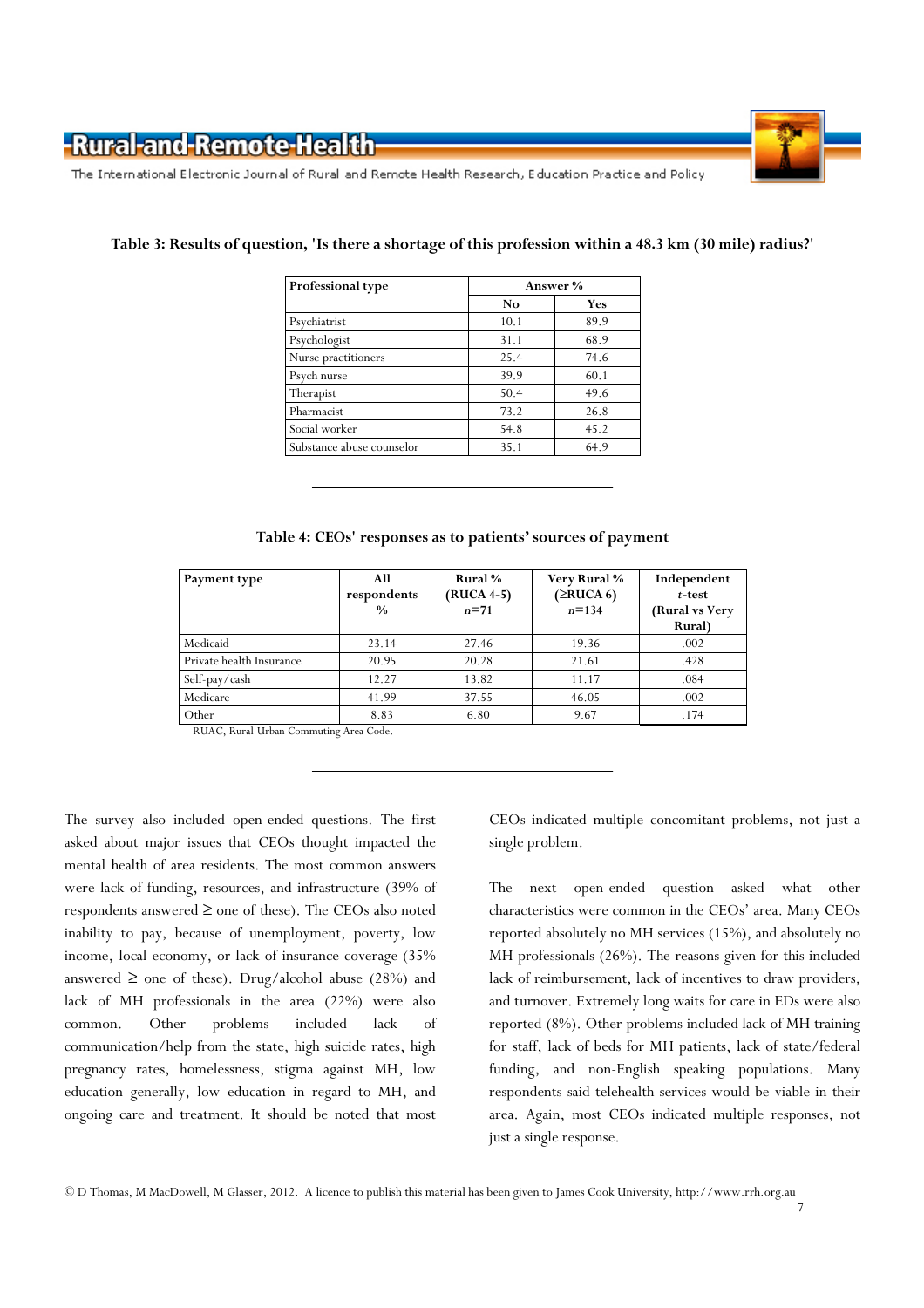

The International Electronic Journal of Rural and Remote Health Research, Education Practice and Policy

Finally, respondents were asked what they would like to improve or change. Nearly one-third (32%) would like an increase in support/funding in order to increase recruitment and retention; 42% would like to see better pay or incentives such as debt forgiveness for rural MH professionals (ie the repayment of educational loans based on time served in a shortage area after professional training). Other ideas included increased treatment services available for low income or low insurance patients, using telehealth to increase coverage, and increased or improved facilities.

### Discussion

Over one-half of CEO respondents indicated there is at least a 60 min wait when patients seek care. Only 10% have a referral center within 32.2 km (20 miles), and almost 50% of the Very Rural CEO respondents were further than 96.5 km (60 miles) away from the nearest referral center. The longest most people are willing to travel is about 60 min from home<sup>19</sup>; therefore, it is likely that many patients do not obtain mental healthcare as often as they should, or perhaps not at all.

At least 60% of the CEOs indicated there was a shortage of one or more types of MH professionals in their area. The most needed included psychiatrists, psychologists, psychiatric nurses, and substance abuse workers. While most CEOs reported slight agreement that psychiatrists are well respected in their area, they also strongly agreed that it is difficult to recruit them. They agreed that recruiting other MH professionals is difficult, though not to the extent as for psychiatrists. The highest rating on the Likert questions was that MH professionals are greatly needed in these areas. This rating indicates that the shortage of MH professionals in rural areas is not confined to one area, but is common throughout rural areas of the USA<sup>12</sup>.

Payment methods were somewhat similar in both Rural and Very Rural areas regarding the general distribution of payment type. In Very Rural areas ( $\geq$  RUCA 6), Medicare was significantly more common than in Rural areas (RUCA 4

or 5), and Medicaid was significantly less common as a payment mechanism. This is consistent with the high usage of Medicare for payment among residents in Rural areas, as has been shown previously<sup>20,21</sup>.

There are potential solutions for many of these problems. Telepsychiatry has been suggested as an option for increasing rural MH service access<sup>22</sup>. This would involve professionals in distant areas using video conferencing to communicate with patients. Patients and primary care physicians both agree that telehealth is an excellent option if local MH providers are not available<sup>23</sup>. Rural psychiatry residencies could be an option<sup>24</sup>. Having a residency specific for rural areas would guarantee an influx of mental healthcare workers. Another idea is to expand prescribing power for certain classes of psychoactive medications to other healthcare professionals such as primary care physicians, nurse practitioners, or physician assistants who have been trained to provide basic mental healthcare. Access by these other healthcare providers to consultation with a psychiatrist would be important to ensure quality of care. Previous research found the largest shortages (as here) were in psychiatry, so expanding prescribing power could alleviate the shortage<sup>25</sup>. Finally, the use of e-screening could allow for more mental healthcare availability<sup>26</sup>. Screening is the first step of secondary prevention, and because of its effectiveness in reducing overall expenditures, screening has been identified as a preventative healthcare intervention that should be promoted $27$ . Because of the shortage of medical professionals and fewer health services available in rural communities, screening becomes especially important<sup>28-30</sup>. A pilot study investigating the use of electronic screening for MH in a rural primary care setting indicated that subjects found the e-screening useful<sup>26</sup>. The technology used was a computer with touch-screen and audio-assisted technology that 90% of subjects found to be an easy to use system<sup>26</sup>. This tool provided a printout of the e-screening results to both the patient and the healthcare provider which increased the power of intervention to inform clinical practice<sup>26</sup>. It was found that the e-screening tool was an acceptable and effective means of screening for depression in a rural population<sup>26</sup>.

<sup>©</sup> D Thomas, M MacDowell, M Glasser, 2012. A licence to publish this material has been given to James Cook University, http://www.rrh.org.au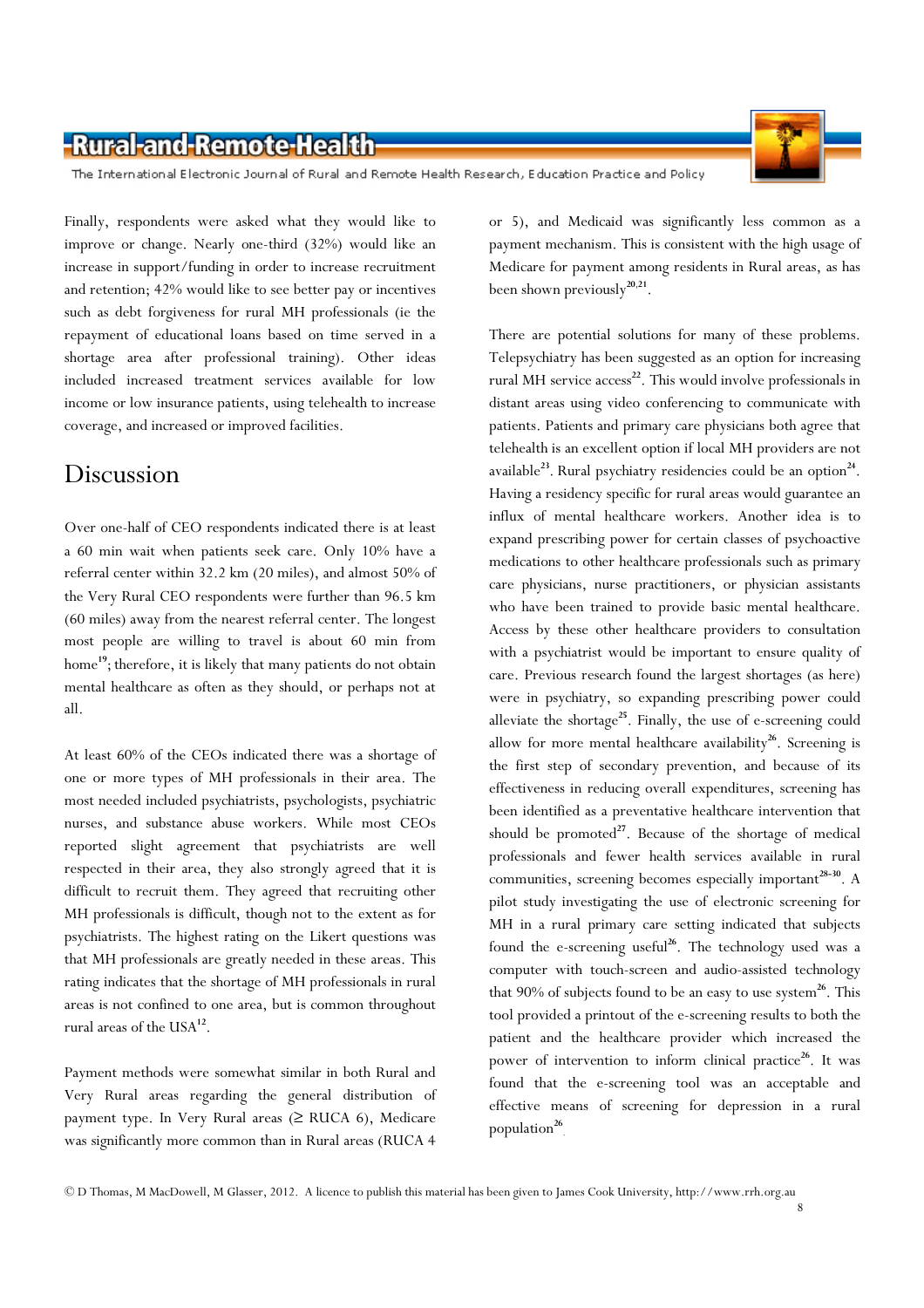

The International Electronic Journal of Rural and Remote Health Research, Education Practice and Policy

### **Limitations**

The limitations of this study must be noted. Of the 1162 CEOs who were sent surveys, 228 responded (19.6% response rate) and thus the results may not be representative of the target population. However, based on primary care shortage designation and rurality the respondents appear similar to the target population. The sample frame for the current study on MH service topics was used previously in conducting a more general study about rural workforce issues and this may have reduced the response rate. Given that mental healthcare services are not a major focus of service for many rural hospitals and the same hospitals had been surveyed the prior year, the response rate was likely reduced. As mentioned earlier, this study followed the Dillman Total Design Method as closely as possible within the constraints of the design to maximize the response rate. It is recommended that future mailed surveys of rural hospital CEOs seek to involve endorsement and cover letters from state hospital associations in an effort to increase response rates. An incentive or chance at a reward could also be offered for responding.

Second, this study was important because it focused on hospital CEOs who are knowledgeable about their hospital's and the surrounding community's needs. However, future studies should be conducted based on views of other health practitioners, providers or consumers, in order to create a more complete understanding of mental healthcare shortages.

## Conclusion

Overall, many rural people are not receiving care because of what is viewed as excessive travel distances and wait time. Many rural areas reported a great need for more MH professional recruitment and retention as well as funding, resources, and infrastructure improvements. Many rural areas across the USA have major problems with unemployment, depression, and substance abuse. Most areas see solutions as larger recruitment and financial incentives,

and several want to be able to offer alternative modes of treatment such as using telehealth.

## References

1. World Health Organization. The world health report 2004: changing history. Annex Table 3: Burden of disease in DALYs by cause, sex, and mortality stratum in WHO regions, Estimates for 2002; A126-A127. Geneva: WHO, 2004.

2. Kessler RC, Chiu W, Demler O, Merikangas KR, Walters EE. Prevalence, severity, and comorbidity of twelve-month DSM-IV disorders in the National Comorbidity Survey Replication. Archives of General Psychiatry 2005; 62(6): 617-627.

3. US Census Bureau, Population Division. US Census Bureau population estimates by demographic characteristics: National population estimates - characteristics. Table 2 (NC-EST2004-02): Annual estimates of the population by selected age groups and sex for the United States: April 1, 2000, to July 1, 2004; A18. Washington: US Census Bureau, 2005.

4. US Department of Health and Human Services. Mental health: a report of the Surgeon General. Rockville, MD: US Department of Health and Human Services, 1999.

5. University of Washington. Mental health reporting. Online (2012). Available: http://depts.washington.edu/mhreport/facts\_suicide. php (Accessed 20 June 2012).

6. Minino AM, Murphy SL, Xu J, Kochanek KD. Deaths: Final Data for 2008. National Vital Statistics Reports 2011; 59(10): 01-127. Available: http://www.cdc.gov/nchs/data/nvsr/nvsr59/nvsr59\_ 10.pdf (Accessed 25 September 2012).

7. Probst JC, Laditka S, Moore CG, Harun N, Powell MP. Depression in rural populations: prevalence, effects on life quality and treatment-seeking behavior. Rockville, MD: Office of Rural Health Policy, US Department of Health and Human Services, 2005.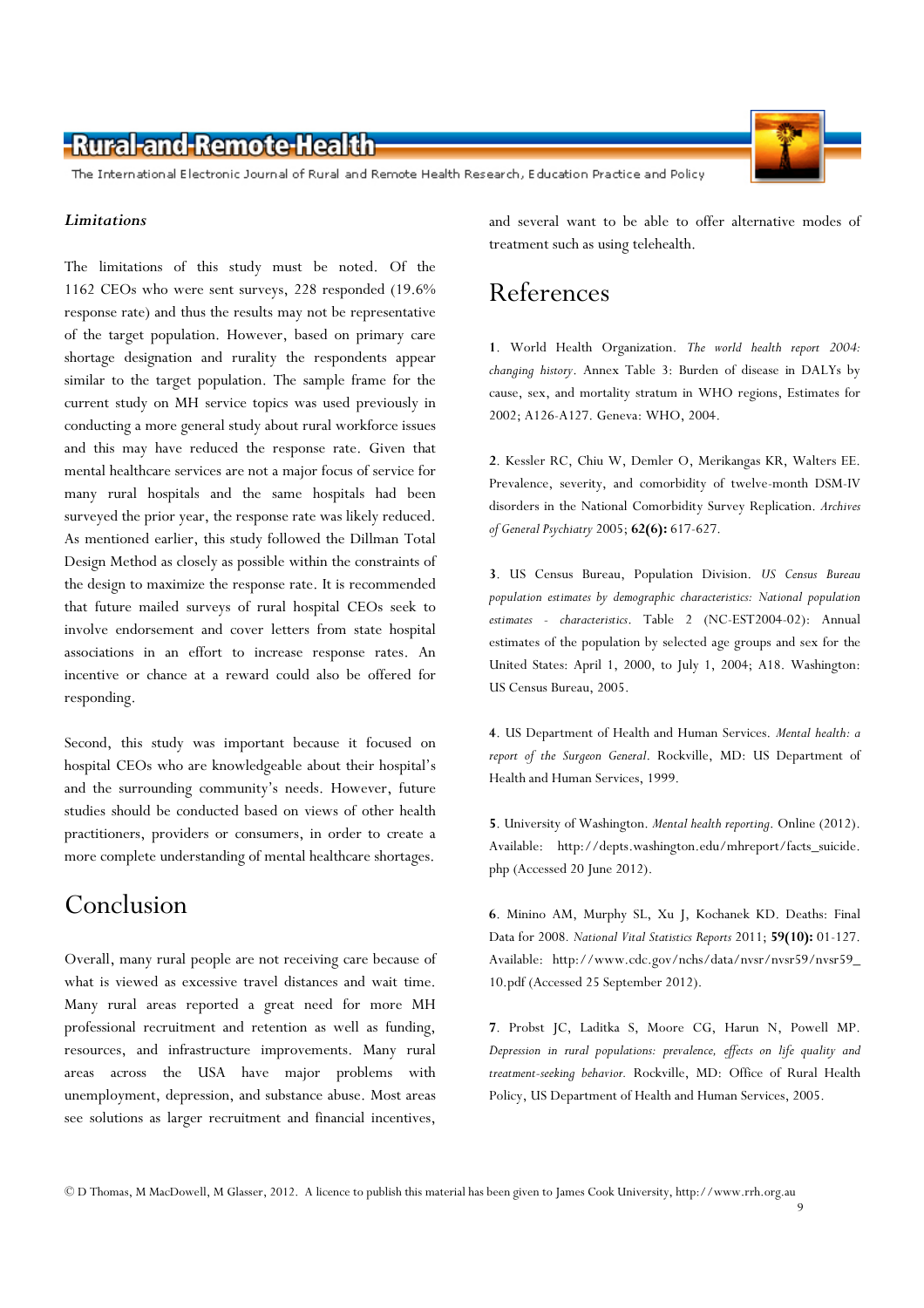The International Electronic Journal of Rural and Remote Health Research, Education Practice and Policy

8. Goldsmith SK, Pellmer TC, Kleinman AM, Bunney WE (Eds). Reducing suicide: a national imperative. Washington, DC: National Academy Press, Institute of Medicine, 2002.

9. Gustafson DT, Preston K, Hudson J. Mental Health: overlooked and disregarded in rural America. (Online) 2009. Available: http://files.cfra.org/pdf/Mental-Health-Overlooked-and-Disregarded-in-Rural-America.pdf (Accessed 25 September 2012).

10. Anon. New Freedom Commission on Mental Health. Subcommittee on Rural Issues: background paper DHHS Pub no SMA-04-3890. Rockville, MD: Substance Abuse and Mental Health Services Administration (SAMHSA), 2004. Available: http://www. annapoliscoalition.org/resources/1/ President%27s%20New%20Freedom%20Commission%20Background %20Paper.pdf (Accessed 25 September 2012).

11. Sawyer D, Gale J, Lambert D. Rural and frontier mental and behavioral health care: barriers, effective policy strategies, best practices. Waite Park, MN: National Association of Rural Mental Health, 2006. Available: http://www.narmh.org/publications/archives/ rural\_frontier.pdf (Accessed 25 September 2012).

12. American Psychological Association. The critical need for psychologists in rural America. (Online) no date. Available: http:// www.apa.org/ about/gr/education/rural-need.aspx (Accessed 27 June 2012).

13. Fox J, Merwin E, Blank M. De facto mental health services in the rural South. Journal of Healthcare for the Poor and Underserved 1995: 6(4): 434-468.

14. Lambert D, Donahue A, Mitchell M, Strauss R. Mental health outreach: promising practices in rural areas. Waite Park, MN: National Association for Rural Mental Health, 2001. Available: http:// www.narmh.org/publications/archives/REVISED\_OUTREACH\_ PAPER.pdf (Accessed 25 September 2012).

15. Mohatt D, Adams S, Bradley M, Morris C. Mental Health and Rural America: 1994-2005. Rockville, MD: US Department of Health and Human Services, Health Resources and Services Administration Office of Rural Health Policy, 2006. Available: ftp://ftp.hrsa.gov/ ruralhealth/RuralMentalHealth.pdf (Accessed 25 September 2012).

16. MacDowell M, Glasser M, Fitts M, Nielsen K, Hunsaker M. a national view of rural health workforce issues in the US. Remote and Rural Health 10: 1531. (Online) 2010. Available: www.rrh.org.au (Accessed 26 June 2012).

17. Hoddinott S, Bass M. The Dillman total design survey method. Canadian Family Physician 1986; 32: 2366-2368.

18. United States Department of Agriculture, Economic Research Service. Rural-Urban Commuting Area Codes. (Online) no date. Available: http://www.ers.usda.gov/topics/rural-economypopulation/rural-classifications.aspx (Accessed 26 June 2012).

19. Fortney JC, Owen R, Clothier J. Impact of travel distance on the disposition of patients presenting for emergency psychiatric care. Journal of Behavioral Health Services Research 1999; 26: 104-108.

20. Hartley D, Loux S, Gale J, Lambert D, Yousefian A. Characteristics of inpatient psychiatric units in small rural hospitals. Psychiatric Service 2010; 61(6): 620-623.

21. Wagenfeld M, Stamm O, Hudnall B (Eds). A snapshot of rural and frontier America. rural behavioral health care: an interdisciplinary guide. Washington, DC: American Psychological Association, 2003; 33-40.

22. Gabel S. Telepsychiatry, public mental health, and the workforce shortage in child and adolescent psychiatry. Journal of the American Academy of Child and Adolescent Psychiatry 2009; 48(11): 1127-1128.

23. Swinton JJ, Robinson WD, Bischoff RJ. Telehealth and rural depression: physician and patient perspectives. Families, Systems, and Health 2009; 27(2): 172-182.

24. Gillig PM, Comer EA. A residency training in rural psychiatry. Academic Psychiatry 2009; 33(5): 410-412.

25. Thomas KC, Ellis AR, Konrad TR, Holzer CE, Morrissey JP. County-level estimates of mental health professional shortage in the United States. Psychiatric Service 2009; 60(10): 1323-1328.

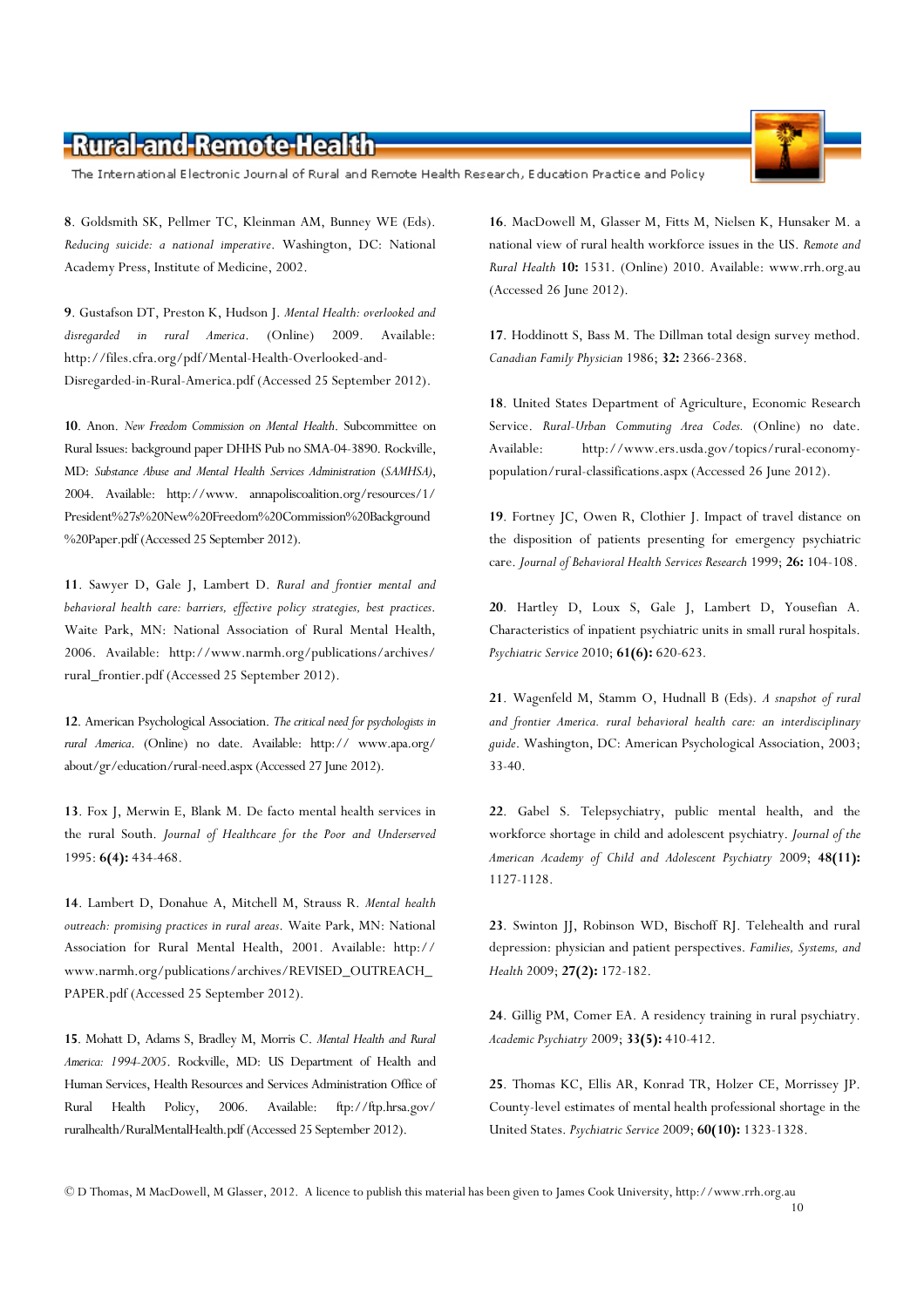The International Electronic Journal of Rural and Remote Health Research, Education Practice and Policy

26. Farrell SP, Mahone IH, Zerull LM, Guerlain S, Akan D, Hauenstein E et al. Electronic screening for mental health in rural primary care: implementation. Issues in Mental Health Nursing 2009; 30(3): 165-173.

27. Farrel SP, Zerull LM, Mahone IH, Guerlain S, Akan D, Hauenstein E et al. Electronic screening for mental health in rural primary care: feasibility and user testing. Computers, Informatics, Nursing 2009; 27(2): 93-98.

28. Rosenblatt RA, Hart LG. Physicians and rural America. Western Journal of Medicine 2000; 173(5): 348-351.

29. Patrick JH, Johnson JC, Goins RT, Brown DK. The effects of depressed affect on functional disability among rural older adults. Quality of Life Research 2004; 13: 959-967.

30. Ricketts TC. Health care in rural communities. Western Journal of Medicine 2000; 173: 294-295.

#### Appendix I: Rural Mental Healthworkforce Needs Assessment Survey

#### RURAL MENTAL HEALTHWORKFORCE NEEDS ASSESSMENT SURVEY

Thank you for your participation as we seek to better understand the aspects of mental health service issues in rural America. Please circle your responses.

1. How long is the average wait time for mental health care to be provided in the emergency department at your hospital?

0-10 min. 11-20 min. 21-30 min. 31-45 min. 46-60 min 61+ min.

2. For patients with mental health issues that cannot be treated anywhere in your community, what is the distance to the nearest referral center where they can receive mental health care?

0-5 miles 6-10 miles 11-20 miles 21-60 miles 61-120 miles 121 + miles

3. Based on your observations and defining shortage as patients/clients having to wait for an appointment more than 30 days or travel more than an hour, is there a general shortage of mental health care professionals in your town or within your hospital's service area?

No Yes Not Sure

4. Please indicate your view regarding each type of MH professional: (Circle please)

| Specialty                     | (A) Your judgment of the number of              | (B) Do people currently     | $(C)$ Is there a shortage (as |  |
|-------------------------------|-------------------------------------------------|-----------------------------|-------------------------------|--|
|                               | additional professionals needed of this         | have difficulty getting a   | defined in Question 3) of     |  |
|                               | type in your service area (circle or write in   | visit with this type of     | this profession WITHIN A 30   |  |
|                               | number)                                         | mental health professional? | <b>MILE RADIUS (Circle</b>    |  |
|                               |                                                 |                             |                               |  |
|                               |                                                 |                             | please)                       |  |
| Psychiatrists                 | OR how many?<br>$\overline{4}$                  | N <sub>o</sub><br>Yes or    | No<br>Yes or                  |  |
| Psychologists                 | 4 OR how many?<br>2<br>3                        | N <sub>0</sub><br>Yes or    | Yes or<br>N <sub>o</sub>      |  |
| <b>Nurse Practitioners or</b> |                                                 |                             |                               |  |
| Physician's Assistants        | 2<br>3                                          | N <sub>0</sub>              | N <sub>0</sub>                |  |
| focusing on Mental            | 4 OR how many? ______                           | Yes or                      | Yes or                        |  |
| <b>Health Services</b>        |                                                 |                             |                               |  |
| <b>Psychiatric Nurses</b>     | 3<br>OR how many?<br>4                          | No<br>Yes or                | Yes or<br>No                  |  |
| <b>Therapists</b>             | OR how many?<br>$\overline{4}$                  | No<br>Yes or                | Yes or<br>N <sub>o</sub>      |  |
| <b>Pharmacists</b>            | OR how many?<br>$^{4}$                          | No<br>Yes or                | N <sub>o</sub><br>Yes or      |  |
| <b>Social Workers</b>         | OR how many?<br>$^{4}$                          | No<br>Yes or                | Yes or<br>N <sub>o</sub>      |  |
| <b>Substance Abuse</b>        | 3<br>2<br>$\overline{4}$                        | Yes or<br>N <sub>0</sub>    | Yes or<br>- No                |  |
| Counselors                    | OR how many? $\_\_$                             |                             |                               |  |
| Other types of Counselors     | 3<br>OR how many? $\_\_$<br>$\overline{4}$      | No<br>Yes or                | Yes or<br>N <sub>o</sub>      |  |
| Other Specialty, specify:     | $\mathcal{P}$<br>OR how many?<br>$\overline{4}$ | No<br>Yes or                | Yes or<br>N <sub>o</sub>      |  |
| Other Specialty, specify:     | OR how many?<br>4                               | No<br>Yes or                | Yes or<br>N <sub>0</sub>      |  |

© D Thomas, M MacDowell, M Glasser, 2012. A licence to publish this material has been given to James Cook University, http://www.rrh.org.au 11